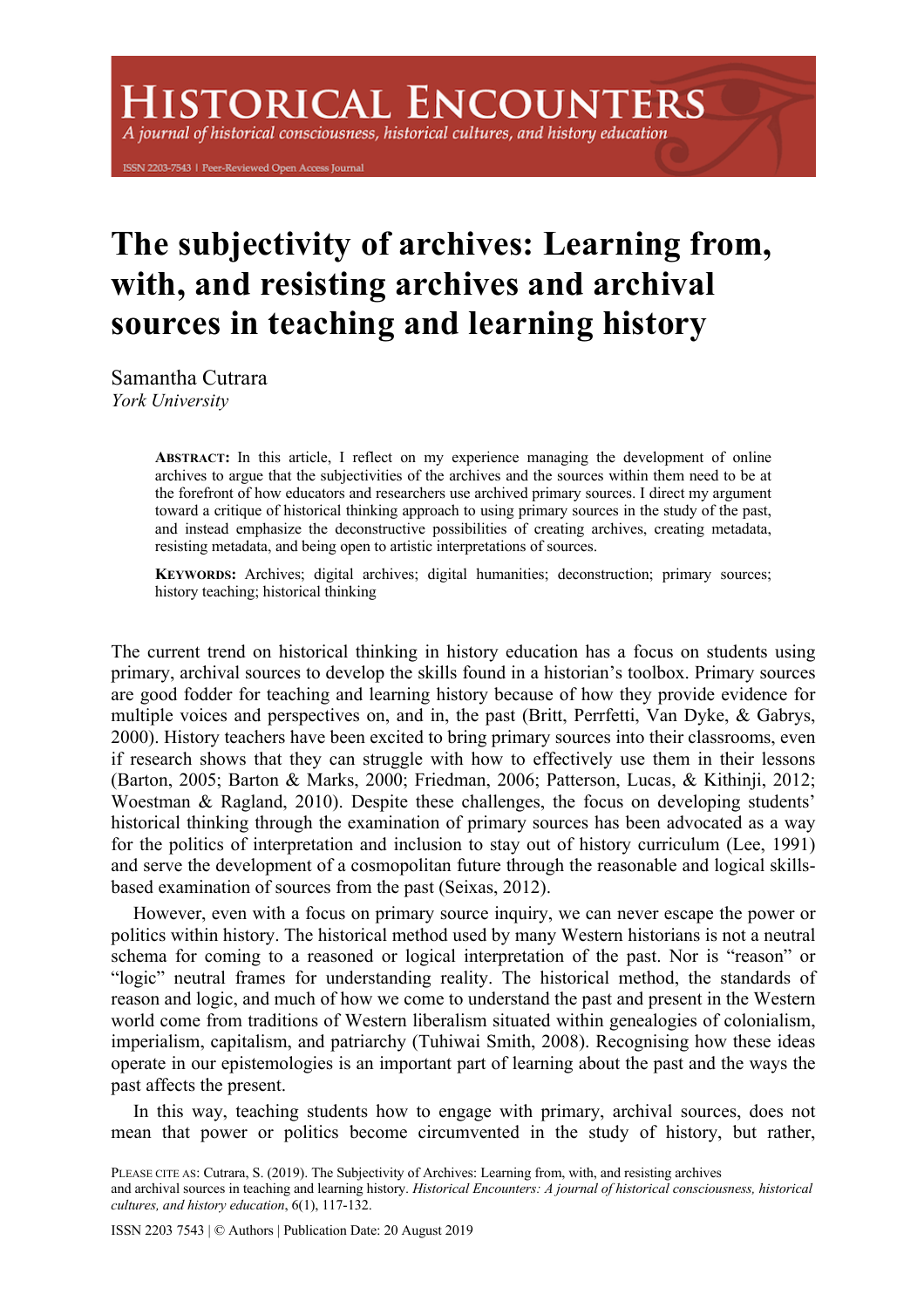sublimated, which may be worse (Brown & Davis-Brown, 1998). My interest in history education is to advocate for *leaning into* the power and politics in our study of history, and embrace them, along with emotionality and affect, in how we teach and learn national narratives (Cutrara, forthcoming). In this, a teaching and learning focus on primary sources, on archival sources, can be more than just fodder for practicing the historical method. Primary sources, and the archives that hold them, can serve as invitations for understanding the ways in which traces of the past are activated through our subjectivities and the stories we bring, and allow to emerge, from the subjectivities within these sources.

While I have been developing history education strategies for the past fifteen years, even working in and with different archives to develop their education programs, it was not until I project managed a Digital Humanities and Social Science (DHSS) project for York University (Toronto, Ontario, Canada) that I began thinking about the impact archival theory could have on teaching and learning history. Before that project I certainly recognized the exclusionary nature of archives, but I often talked about them as something we had to work around and challenge rather than a function and symptom of the archive itself. I still had this idea that archives were an official, and somewhat objective, repositories of old papers and photographs; incomplete and imperfect, but structurally sound.

Through this project though, I came to realize that the power and politics of the archives are reflected in what is excluded from the archives, but also what is *included*: what sources we can and do access, and the technologies and discourses that facilitate the access and use of these sources. With this focus, it also became clear(er) the impossibility of ever thinking of archives, and the materials within them, as objective.

Archives, like anything, are latent with subjective and political decisions that shape and are shaped by processes of knowledge production (Duff & Harris, 2002). Archives thus function as gatekeepers – keeping less useful materials and records out – but also as vaults – securely, keeping useful materials and records in. With a focus on the *inclusions* in archives, we can begin to recognize the layers of subjectivities woven into archival sources and the power, politics, and affect that can be found within them.

In this paper I reflect on my experience managing a team of graduate students developing online archives to highlight the ways in which subjectivity is bound into the creation, and thus subsequent use, of archives and the records within them. From these reflections I expand my thoughts to the K-12 curriculum and argue that the disciplinary, Historical Thinking approach to teaching and learning history fails to use the subjectivities of archiving, creation, use, and interpretation as the bases for a reflective and *affective* approach to history education in ways, I argue, that a poststructural approach to history is able to do. Finally, I end this article by identifying ways educators can use archives to highlight the subjective interpretation for students; specifically by inviting them to create, resist, and interpret the metadata of archival sources. Through these reflections I will argue for the deconstructive and subjective power of archival sources in teaching and learning history and encourage the activation of these ideas in pedagogy and practice.

#### **Creating (Subjective) Online Archives**

In 2018, I was hired as a Curriculum Specialist through the Office of the Vice Provost Academic (VPA) at York University to manage a Digital Humanities and Social Science (DHSS) project that resulted in four online archives and four online exhibits created from materials aligned with four Organized Research Units (ORUs): Centre for Refugee Studies, Centre for Research on Latin America and the Caribbean (CERLAC), Harriet Tubman Institute, and York Centre for Asian Research (YCAR). Elements of these works, completed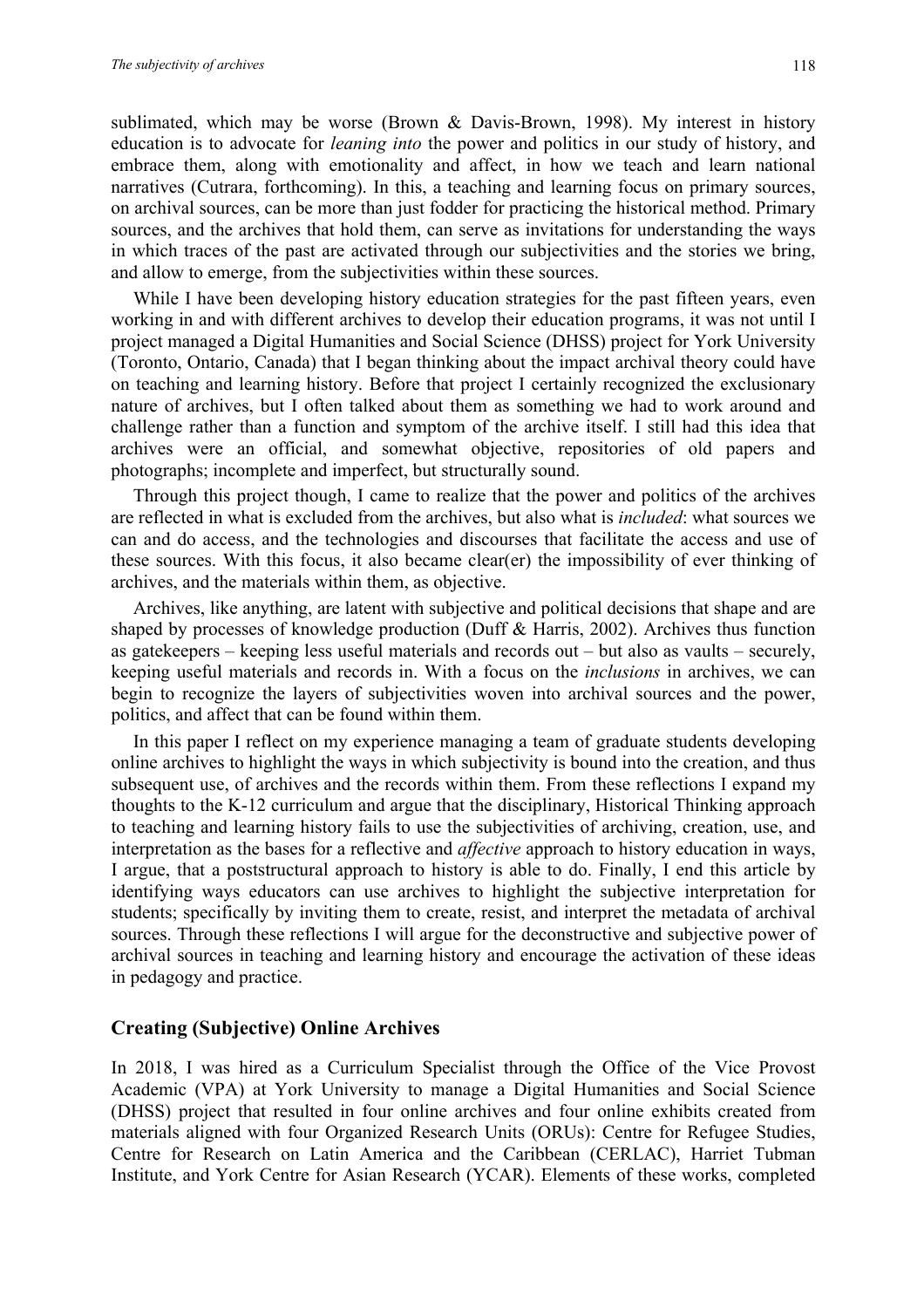by graduate students with a background in the topic but not archival or museological theory, were then extrapolated by myself and the Director of Digital Scholarship Infrastructure at York University Library, to create an Instructor's Guide on best pedagogical practices for doing DHSS into the classroom (Cutrara, 2018a).

The co-manager of the project, Anna St. Onge, Director, Digital Scholarship Infrastructure at York University Libraries, who by training is an archivist, worked early on with the ORU directors to select materials for possible digitization. The collection of these materials could be large, but the first task of our Graduate Assistants was to narrow these collections down to 200 unique items for digitization. These 200 items then would serve as the corpus for an online archive and exhibit (for more on this project see Cutrara, 2018b).

At this stage in the project, my role was similar to that of a graduate supervisor: I talked to students about possible organizational frameworks, I provided readings to support different strands of their thinking, and I supported their independent decision-making about how their digital archives and exhibits could be developed and publically presented. Because of this role, the resulting online archives had little to do with my decision-making. In fact, I did not even see the materials the students had used in their archives and exhibits until they presented them at the end of the term. Instead, my role at this stage was to turn the projects, and the conversations leading up to the projects, into an instructors' guide on how to replicate elements of these works in an undergraduate classroom (Cutrara, 2018a). In this, I was an observer of the process and a shaper of how this process could be more explicitly pedagogical. I was coming to this work not from a "history education" perspective, but from the perspective of a general educational strategist who needed to create useful and critical supports for faculty that aligned with different institutional commitments: access and community engagement (the VPA's portfolio), e-learning and experiential learning (elements of funding), and knowledge mobilization and archival organization (interests of ORUs).

The work of the graduate students took place over the course of one term. Both my comanager and myself estimated that students would take two to four weeks to choose their 200 images for digitization, which would then leave ten to twelve weeks for digitization and curation. However we found that two and a half months into the project and students were still negotiating which records they would choose for their digital archive. While students were not always able to articulate their criteria for decision-making for their archives, the duration of the decision-making suggested a greater negotiation of the task than we expected. Because we would be taking their work and transforming it into best practices for doing DHSS, my comanager and I felt strongly that we could not rush the GAs' process. We wanted to see, and respect, how future students without archival or DHSS expertise, would handle the work if they were assigned for a course, and so these students were showing us that this work carried a heavier load that we expected.

Thus, to support our students' decision-making, my co-manager and I engaged in more conversations with them archival practice and theory. I, in particular, had to think more directly about how I could frame students' experiences of creating an archive as an assignment a faculty member may want for their undergraduate students and the theory that could best frame this work. I thought the archive would just be the place where students would get materials for their exhibits. Now, I had to begin thinking of the pedagogical possibilities of the archives on their own.

Drawing on research related to creating digital archives, I guided students through thinking of the archives as a *creation*, a piece of work that needed thoughtfulness and documentation to argue for its existence (Bacon, 2013). The archive was not just a large, technical piece of work that needed to be completed, but a creative and subjective representation of a series of decisions about importance and visibility of the record. The archive would "reveal those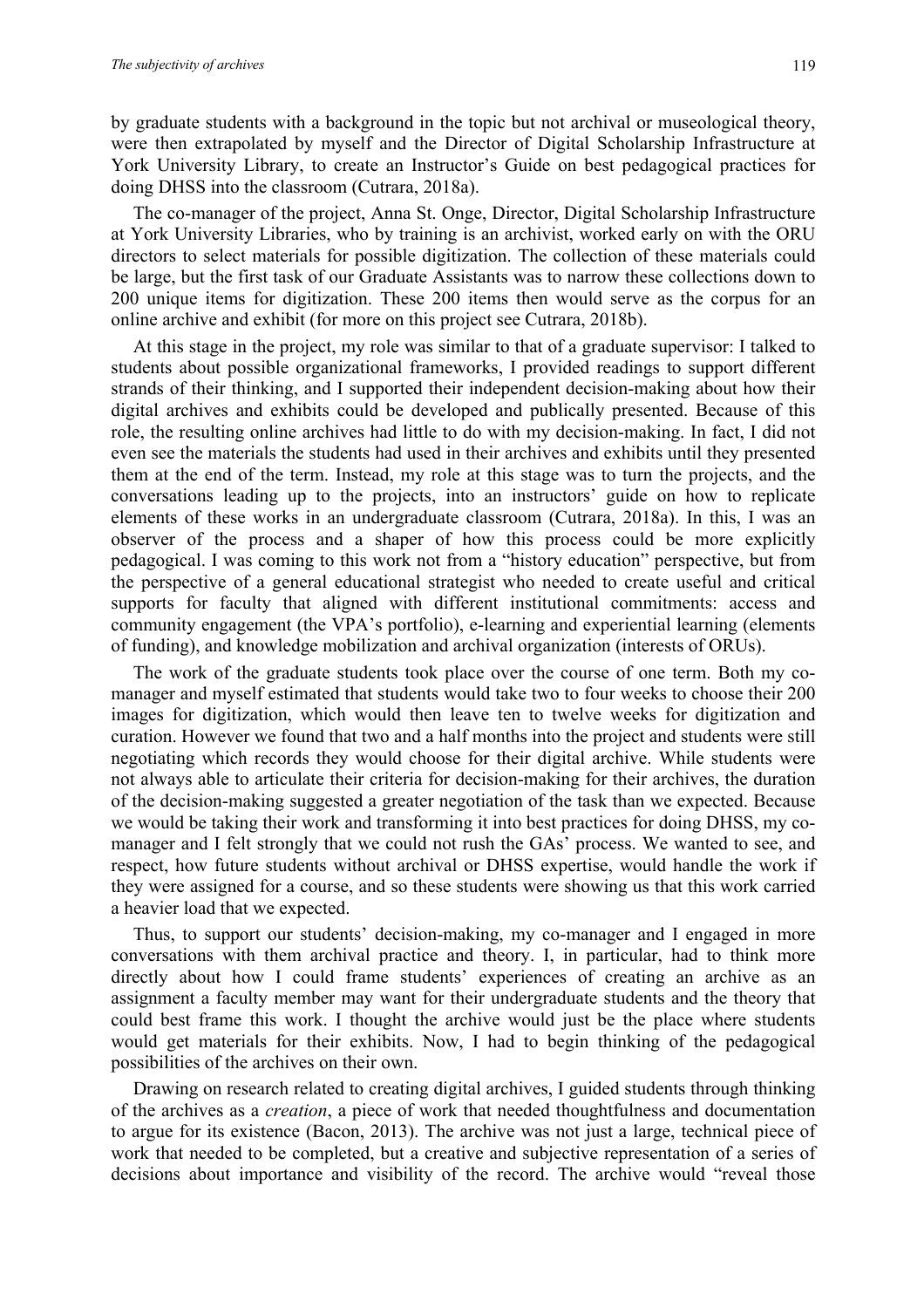decisions, making clear the curatorial process of archive creation" (Whatley, 2013, p. 175). In this way, I discussed with the students, the archive is "a threshold landscape, at once a stage and an underground through which unconscious patterning and conscious reasoning play out" (Bacon, 2013, p. 91). I further emphasized to the students that they should not expect to accurately *reproduce* a moment or moments in time through the "correct" organization of the materials they had. Instead, their work was a *(re)construction* of a moment or moments in time though the (re)valuation and (re)presentation of materials (Whatley, 2013, p. 175). More specifically, their archive was a (*re*)construction not because they were putting the original meaning back together again – where, perhaps, some of their hesitation lay – but a (*re*)construction because they were constructing meaning *again* (and again and again) through the organization, publication, and ultimate use of these materials.

In our discussions, I also emphasized that in a digital space, archives and archival sources can take on new lives and possibilities that resist or expand traditional archival practice. Because people would not be accessing digital archives in traditional ways – in a reading room, with set viewing hours, wearing white gloves, under the watchful eye of the archivist to ensure materials are kept together in their original order – digital archives could be created with the freedom to explore multiple ways and means of organization and description. Students could imagine the future user in their archive and be aware of, and even empowered by, the uses that we cannot predict and may never know. In this way, argues Sarah Whatley (2013) in reflecting on her process of creating an online dance archive, "digital archives are always to some extent interactive… The user can establish varying relationships with the archive, clicking quickly between screens to view several objects in close succession…" (Whatley, 2013, p. 174). This approach to using, and creating, archives with multiple screens and objects interacting in one place is very much like how we interact with data in our digital lives. Why cannot one's experience browsing the internet be the starting point for our archival creation? Why must we, in creating our own archives, align to an archival tradition far from our present digital experiences? In an attempt to use these questions to inspire my students, I emphasized that they are bestowing the "gifts" of integration, customization, and accessibility to the materials they were working with (Purdy, 2011), and they should feel excited by this possibility, not fearful.

But still, even being inspired by these ideas, where do you begin? How do you augment the possibilities and recognize the limitations of a (digital) archive? How do you (re)construct an archive and what right do you have to do so?

One student, for example, had boxes and boxes of photographic negatives and from these she was to choose 200 images for her archive. How does she begin? Does she go through each set of negatives to find the pictures of the topic she was most interested in? (According to archival practice, the short answer to that is "no"). Does she just pick at random, and then what is random and what if the random is boring? Does the fact that she is a content-matter expert work in her favour, or does her level of knowledge work as an "expert blind spot" (Nathan & Petrosino, 2003) in creating useable work for others?

Another student came to our first meeting with a completely drafted archive before seeing materials. Much of her engagement with the project was wayfinding how to reconcile what she expected to do with the task and format ahead of her. Was her work valid if she was not writing an essay? Was her work academic if she was not identifying a coherent argument? Where could her academic training fit when the materials she was using resisted being organized with the logic of that training?

A third student spent much of her time cross-listing dates and places on photographic slides with a biography written about the creator, to try to uncover a narrative from hundreds of these slides. But there was no "narrative" to uncover; these were just raw materials. How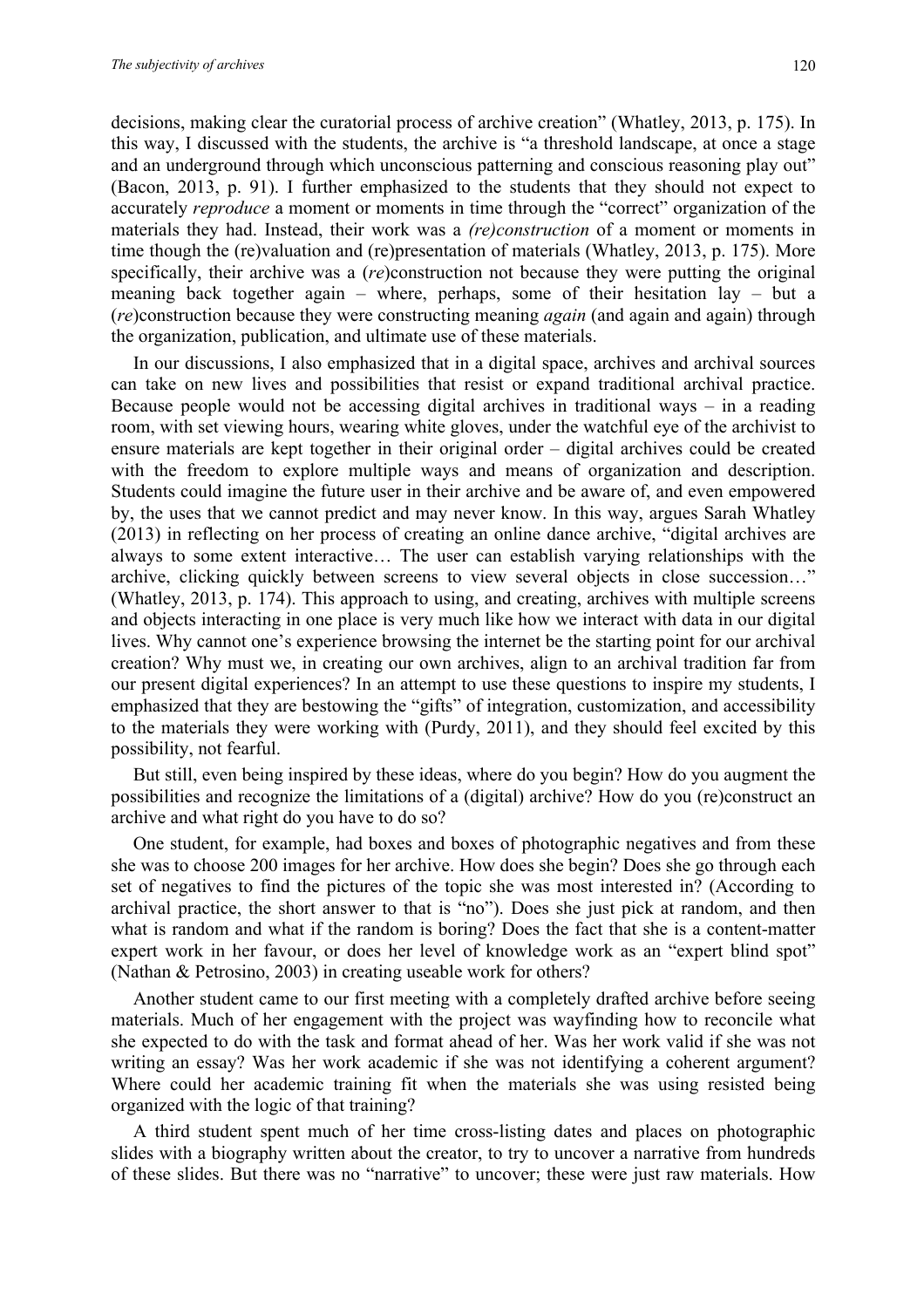they were be presented to the public (their "narrative," however loose) depended on how she framed them. Would this project work better if she knew more about the topic? Would this project be easier if she saw more materials? When should she stop deliberating and begin creating? What right did she have to do that work given that she was not an archivist?

All these students' questions were valid but also never ending because their questions, and their engagements with the work, kept shifting in ways that were grounded in the materials they had. Rarely did students have overlapping questions even though they were doing the same work. Students' questions constantly sprung from the unique interaction between the student and the materials they were working with. What happened was that the shape of this work, the ways these works became shaped, became grounded in the primary sources regardless of how students originally intended or wanted to use the materials. It was in the act of (re)constructing a digital archive that made students to take several epistemological steps back and realize that what they knew, and how they engaged in knowing, was bound to a narrative that was abstracted from the materials they had. In other words, in having the "raw" sources in front of them, students had to change their expectation about the established narrative they expected these materials to fit into to, and create something that better reflected the materials in front of them.

Concurrent to this, students also came to see how they were giving rise to narratives within the materials, not (simply) narrating materials. Students were creating new pathways for knowing by virtue of the new materials they were making visible. They were the ones (re)constructing these materials for a future, unknowable, but ever present, user into a narrative that may or may not fit how the user needed them. They were the ones determining how the archive (the materials, the experience(s)) would be (re)constructed – constructed again and again and again because they were creating how they could be accessed (Whatley, 2013, p. 175) even as the materials and the act of organizing them challenged them to confront what they had yet to know.

From my vantage point as a manager of these projects, I saw that students were becoming engaged in an implicit *deconstruction* of knowledge in the ways that made them more conscious of the ways knowledge is constructed. As a manager of these projects, I saw the ways students *witnessed* the deconstruction of how they came to know and be known through their work creating archives (Biesta, 2009; Derrida, 1978). In this way, in ways we did not envision, students encountered "difficult knowledge" in this project – which Roger Simon (2014), drawing on Pitt and Britzman (2003)'s work on the pedagogical encounter with social trauma, defined as "those moments when knowledge appears disturbingly foreign or inconceivable to the self, bringing oneself up against the limits of what one is willing and capable of understanding"  $(p. 12)$  – not in the materials themselves, but the task ahead of them.

Michel-Rolph Trouillot (1995) wrote that silences enter historical production at four moments: the making of sources, the making of archives, making of narratives, and the retroactive significance of "making" history. Conversely, voices *enter* historical production at these moments too. First, when the sources are being created, by the creator and the individuals represented in the sources. Second, when the sources are being organized, by the creators and/or their designates and/or the archivist (Douglas, 2018). Third, when the sources are organized for use, by the archivist, curator, digitizer, and/or those involved in outreach and promotion (Cutrara, 2016). Finally, voices enter historical production when the sources are used by historians, storytellers, artists, or anyone who views and uses the sources.

Postmodern historians have shown that history is not a canonical narrative of the past, but rather a medium for constantly refashioning, remolding, and retelling what happened in the past (Foucault, 1980; Jenkins, 1997; Scott, 2001). They have highlighted that voices in and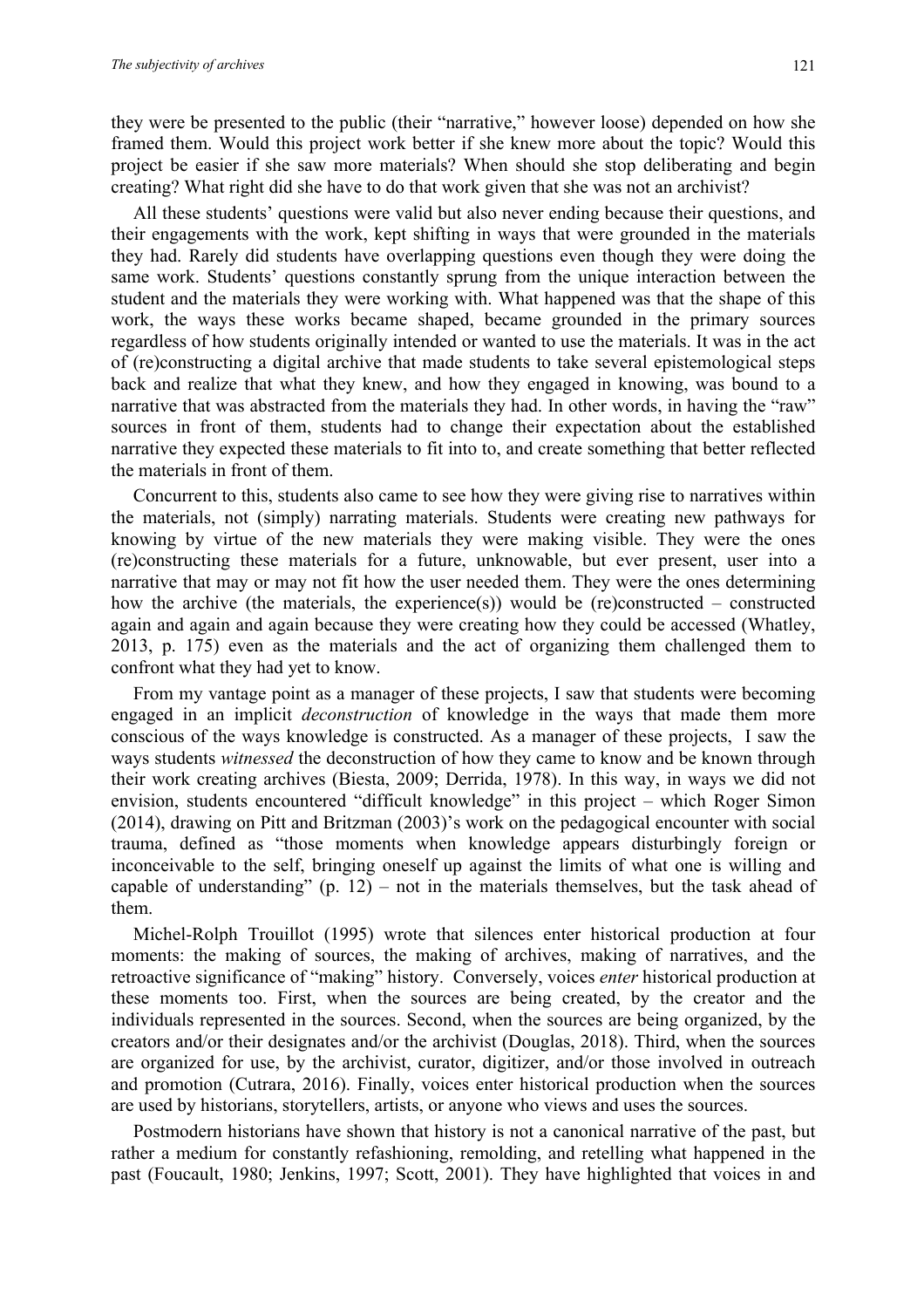out of the narrative act as "fantasy echoes" of the past, the imperfect and incomplete reverberation of an ideal defined by the imperfections of the present (Scott, 2001). In this way, even with solid historical evidence, history remains a "fantasized narrative that imposes sequential order on otherwise chaotic and contingent occurrences" (Scott, 2001, p. 290). Iain Chambers writes that history is a "re-presentation, a simulation of what has been lost to it." History is not a series of "raw, bleeding facts," but rather comes to us as "textual production, in narratives woven by desire (for truth) and a will (for power)" (Chambers, 1997, p. 80). These narratives are woven with evidence, but at the end of the day, even with the best of evidence examined in the most logical way, "all history is a production – a deliberate selection, ordering, and evaluation of past events, experiences and processes" (Harvey Wallace quoted in Kaye, 1991, p. 71).

In creating a digital archive, students recognized and felt the weight of (be)coming one of the voices in the sources that will weave future narratives together. In creating an online archive, students' voices would be added to a cacophony of other voices in ways that shaped and will shape what others could/would/may hear from these sources in the future. Yet in order to complete this work, students had to humble themselves to the sources and listen to what the sources were already saying. To recognize the pieces of the record that will contribute to the a "fantasy echo" of the stories that could come after (Scott, 2001).

By creating the digital archives in this project, students came to learn how the sources "spoke for themselves." Yes, a reductive and problematic statement, but also true. The sources "spoke" with the tools available, constraints of the project, and students' own interests and subject positions, but the sources still "spoke" in ways that *guided* the tools that were available, *guided* the ways the constraints would be negotiated, and *guided* which of the students' interests and perspectives that came to predominate. Yes, the students shaped and created digital archives, but the shape and creation of their decisions were found by the voices, the subjectivities, of the sources already. Students' voices in this project added to the cacophony of voices already found within the sources.

#### **Teaching with Subjective Archives and Archival Documents**

I have been a vocal critic of the use of the Historical Thinking framework in elementary and secondary schools because it structures history into a discipline in ways, I have argued, that leaves little room for relationality, affect, politics, and positionality (Cutrara, 2010, 2018c, forthcoming). But I am not a critic of using primary source in the study of the past. This is a key distinction. Examining and responding to primary sources has shown to be an effective ways for challenging students' understanding of historical construction, since primary sources can provide evidence for histories that may or may not correspond to the textbook version of history and provide students with the multimedia they have come to expect in instruction (Barton, 2001a, 2001b, 2005; Cutrara, 2016; Darling, 2008; Masur, 1998; Moss, 2010; Poyntz, 2008; Sandwell, 2004, 2008).

However, if our approach to using primary sources is based on the rationale that young people need to develop a toolkit for recognizing and wading through competing accounts of the past, then built into this rationale is the implicit belief that students cannot *already* recognize competing accounts in the past. That they cannot *already* see how and why different people would create different accounts of the past and present. Yet young people, especially young people who by virtue of their positioning in a white supremacist, patriarchal, capitalist world, already understand the differing voices that frame the world (Cutrara, forthcoming; Epstein, 2010). This is why many young people articulate that there are two kinds of history: the kind taught in school and the kind taught in their communities (Waters,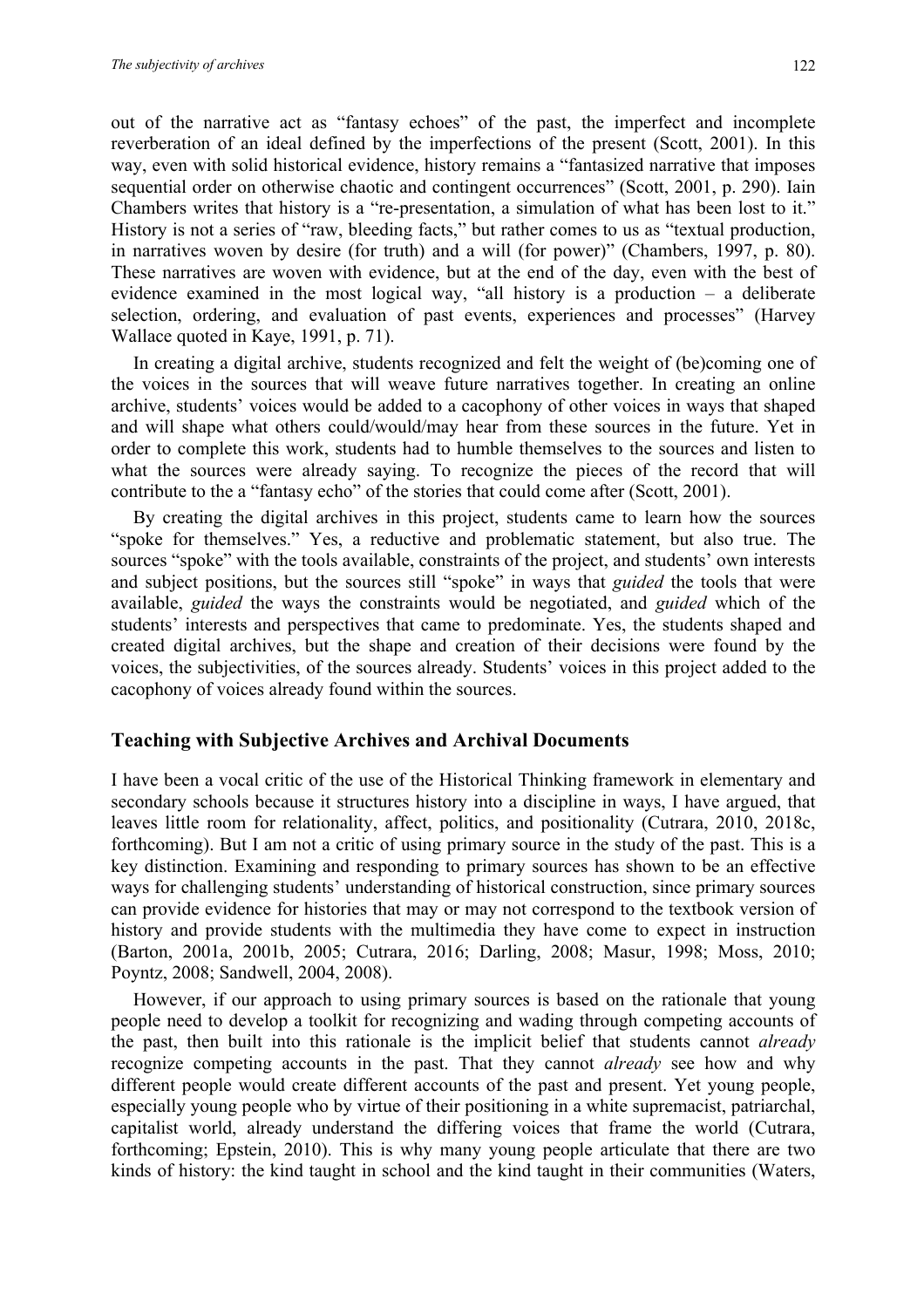2005). This is also why many racialized students tune out of school-based history: they do not see their lives and stories being recognized and valued in these settings (Dei, 1997).

The Benchmarks of Historical Thinking, conceptualized by Peter Seixas (Seixas, 2017, May 10), came from his early research in which he identified that while young people could use their analytical skills to look critically at textbook or popular portrayals of history, they lost the ability to critique history when working with personal stories told by family or community members (Seixas, 1993, 1994, 1997). Sexias' work evolved to argue that not being able to critically examine all narratives of the past, including one's own, does the same disservice as blindly relying on the opinions of authorities (Seixas, 1999). The Benchmarks of Historical Thinking developed as a way for students to advance a reasoned and critical historical consciousness, rather than simply intensifying a subjective and personal one, by having students learn how to progressively develop the skills of analysis and critique in their study of history (Seixas, 2002). The central thrust of Historical Thinking, therefore, is based on the premise that students' subjective criteria for determining historical significance is uncritical and, if left alone, will remain too personal, too subjective, for the national cohesion could come from focusing on the questions "we all have" about who we are and how we came to be (Seixas, 2006).

Yet the criteria young people use for defining historical significance is no more flawed than any criteria; even the criteria used by archivists (Duff & Harris, 2002). We can never escape subjectivity of critique and interpretation because critique and interpretation is based on subjectivity. Thinking we can move past subjectivity in one's study of history is an exercise in privilege and a denial of power. Rather than identifying a more "objective" way into the past, an impossibility by any measure, what students need is to find ways to navigate dominate narratives, find themselves within them, and challenge how they come to be positioned within these narratives. This knowledge can then guide students to making transformative change for themselves, their communities, and the world. This approach to history education is a *radical* notion of challenging what is known and come to be known, in order to provide greater spaces for equity and justice.

Thus, I too see the value in using primary, archival sources to teach and learn history, but this project has shown how primary sources can invite a rumination of voices within the sources – all the voices, the ones we can hear and the ones we do not – instead of simply being the fodder for assessing the validity of evidence. This project highlights the questions we can ask about ourselves within the sources; questions such as: How come this source has been saved and available for use and not others? What has been gained from this source being saved? What has been lost? Would this source have different meaning(s) if saved in a different context or positioned in different ways? How have others used or challenged this source? How can I add to this work? Who am I in, or because of, this source and others like it?

While some proponents of Historical Thinking may identify that Historical Thinking allows, even invites, these questions into a student's study of history, I argue that a poststructural or postmodern investigation into these questions can allow for greater conversations about power and privilege through and *in* the discipline of history, in ways that the Historical Thinking approach does not do. A focus on the discipline of history fails to account for or invite the voices that have been systematically silenced because of the discipline itself (Cutrara, 2018c; Lerner, 1975; Tuhiwai Smith, 2008). A focus on historians' skills also mirrors what Anderson (2015) refers to as Dewey's "quest for certainty" (p. 83-83); an argument for refining students' application of the historical method to get to the most reasoned, most logical perspective on the past. But the past as a certainty, as a logical and reasoned determination, is an impossibility. Instead, in history education, as well as in other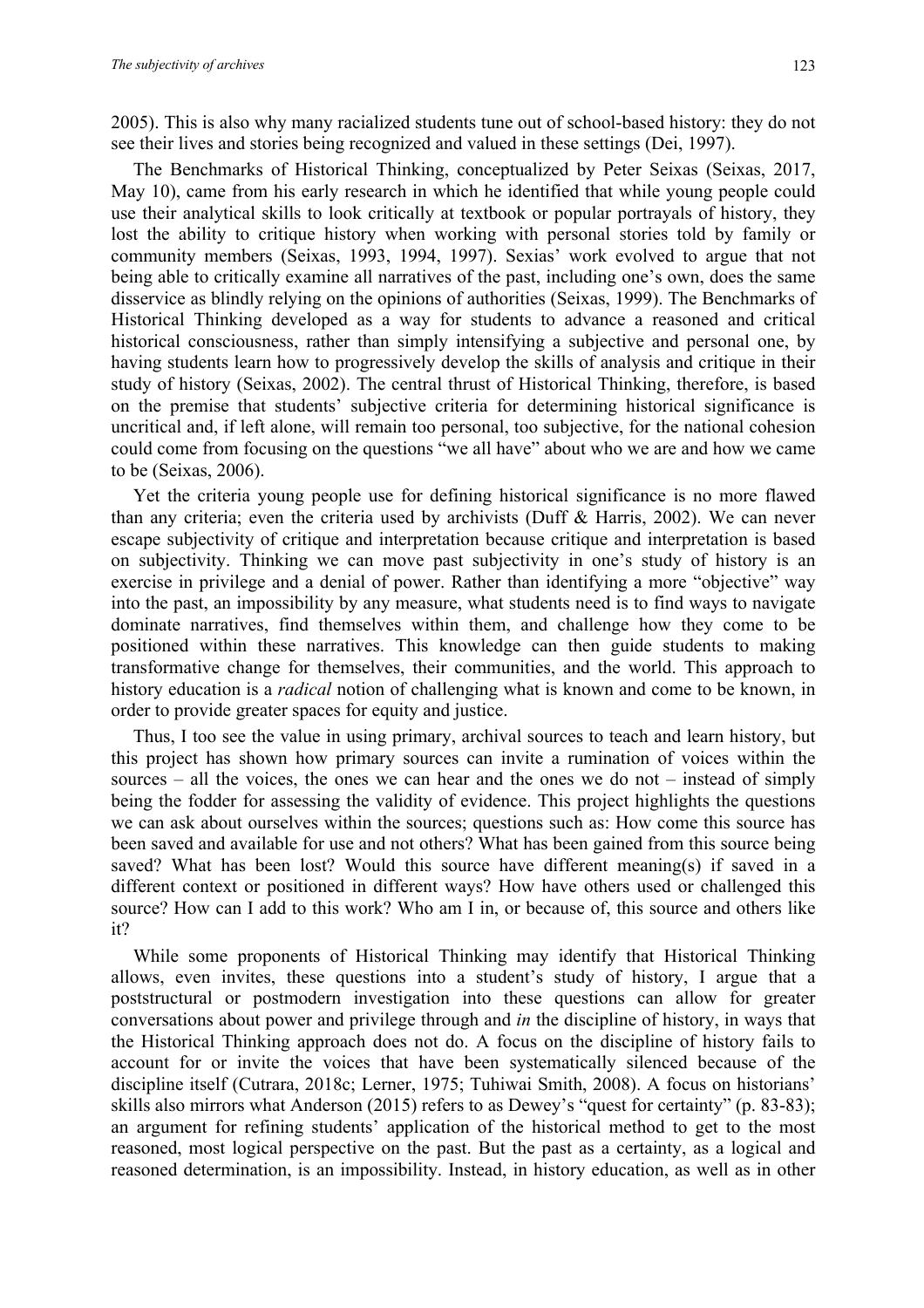formal and informal ways we learn about the past, we need to take the opportunity to explore the ways in which our epistemologies determine whose voices and experiences will be heard more than others, in order for us to provide greater space for the voices that have not been heard.

This focus, and these questions, is what Derrida (1978) calls *deconstruction* or, using Gert Biesta (2009)'s definition, the witness to the *affirmation* of what is excluded. Deconstruction is not an act, even if discursively that is how the term is used; but rather a witness to how the centre cannot hold, the *differance* inherent in knowledge, the ways language structures and controls meaning leaving the Other out of what and how we know. Deconstruction is an affirmation of what is excluded and is an opening space for justice by preparing for its coming, giving "voice to what has been systematically silenced" (Crowley, 1989, p. 9).

Poststructural educational theorist Avner Segall (2008) stresses that new ways of viewing the past are not necessarily the result of new findings, but rather new ways of interpreting and exploring what is already available (p. 119). A deconstructive approach to history invites teaching and learning to be conducted with a "critical eye/I" that interrogates what is produced and silenced through history (Segall, 2008, p. 123). Learning with a critical eye/I, invites students to question and evaluate the knowledge they receive and in the process think about who they are within this knowledge. This in turn provides students with the ability to choose how they are going to read and engage with the material and each other (Segall, 2008, p. 126). To witness the ways the stories that are produced limit the spaces available for other stories to thrive.

Thus, working with primary sources does not make teaching learning history more objective or less political. In fact, as Brown and Davis-Brown (1998) note, because of the ways in which the technologies of archival work are obscured from the final, organized results, archival materials have become infused with politics through the affirmation of omission. Instead, thinking of archival primary sources as fragments of the past allows us to witness the deconstruction of knowledge by inviting subjectivities, imagination, affect, power, and politics into how we learn and study history. In this way, sources in the archives, and the archives themselves, should not be understood as objects of objectivity, but rather as evidence of the subjectivities that shape and mold what we can come to know. With an emphasis on their subjectivities, archival documents can invite us to activate our own narratives related to these sources so that we can overtly and explicitly place our subjectivities within them. It is this inclusion and connection with history that makes students most excited about learning about the past (Cutrara, forthcoming; Waters, 2005).

While this work can certainly be done without digital tools, our project showed how engaging in the Digital Humanities and Social Science (DHSS) can invite this work to be done in more public-facing and collaborative ways. With an eye to knowledge mobilization, DHSS invites academic work out of the classroom and encourages students to be cognizant of something larger than just their own processes. What would this archive be like for the creator of the work? For the widow of the work? For community members? Would these people the materials differently? Why and how so? How can we design our archives to invite others into the organization and interpretation of the sources we have digitized? With a focus on immediate, public facing interaction, a DHSS approach can invite and be aware of interactions that go beyond how archived material may have traditionally been organized and how the digital archive provides the gifts of integration, customization, and accessibility (Purdy, 2011).

#### **Creating, Resisting, and Activating the Subjectivities of the Archives through Metadata**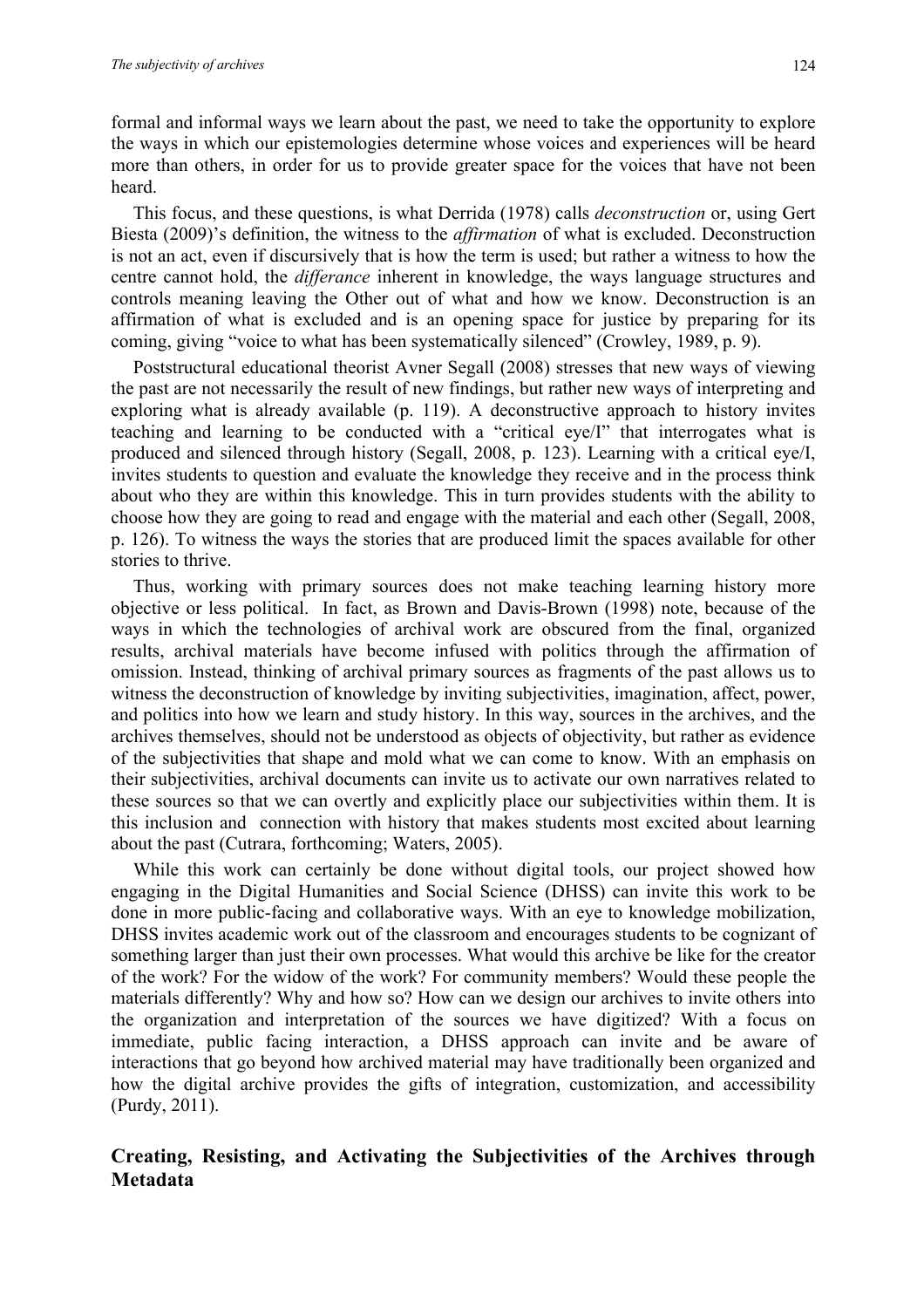Watching the creation of digital archives by non-archivists in our Digital Humanities and Social Science project highlighted the subjectivity of archives and their potential for witnessing the deconstruction of hegemonic knowledge through their creation. In this, the creation of the archives demonstrated the power and politics of archival inclusion as much as it did archival exclusion. However, managing these projects also demonstrated that the subjectivities of the archives could be engaged in without creating a digital archive. In particular, the subjectivity of the archives can be engaged in as pedagogical tasks that focus on the metadata of primary sources.

Metadata is data about data. Metadata are the descriptions,<sup>1</sup> tags, keywords, and/or subject headings that a person – perhaps an archivist, perhaps a creator, perhaps a person who wants to find a photo in their phone quicker – ascribes to a record. Datum tagged to a digital object (a photo, document, video) can allow a digital object to be found, organized, categorized in a systematic way.

Traditionally, it was believed that in archival description, an archivist should "aspire to the role of impartial craftsperson" and "remain out of the hurley-burley of power relations" (Duff & Harris, 2002, p. 264). Metadata standards such as the Dublin Core have developed as an attempt to standardize metadata and extend this impartiality across digital platforms. However, impartiality and standardization of metadata are impossible. Even archival theorists Wendy Duff and Verne Harris have written that archival description and metadata ascription are not objective tags, but a process of storytelling, of "intertwining facts with narratives, observation with interpretation" (p. 276).

In our Digital Humanities and Social Science project for York University, the research team and I engaged heavily with K.J. Rawson (2017)'s article "The Rhetorical Power of Archival Description: Classifying images of gender transgression" to anchor our discussions about the subjectivity inherent in metadata. Through our conversations, we became witness to the *deconstruction* of knowledge found within metadata because Rawson, a non-archivist, shared the complex, subjective, and political process of ascribing metadata to archival objects that illustrated historical evidence of gender transgression. Rawson explored how different investments with records lead to different attributes being seen and tagged, and how a presentist view of what was recorded does not always legitimacy describe what the record was created to portray.

Funnily, even in working in archives, I assumed the metadata was set. I assumed that description and metadata were untouchable bodies of text that those working in the archives had to respect; Or, using Duff and Harris' metaphor, that metadata was a "cocoon" that could be captured and polished by the archivist, but not designed to be cracked (p. 284). But Rawson's article highlighted how *a person* cocoons that text; *a person* writes those descriptions; *a person* with subjective criteria defines the terms, and thus ideas, that framed the sources. *A person* makes these documents come to light. And so I question, how can we engage in this conversation if we are not aware that a conversation even took place?

In writing the main body of this paper, I kept wanting to be drawn back on reflecting how our students demonstrated the subjectivities of the archives through the creation of their metadata, however, in all honestly, although our students were drawn to and intrigued with the subjectivity of metadata, none of them explicitly engaged in the intellectual or creative engagements with metadata that explored this argument *in situ*. Their archival descriptions were fairly straightforward and their reflection on metadata came in later articulations of their projects (Challenger, 2018; De Loera, 2018)*.* However, one of the reasons why the students did not actively engage in the creative, transgressive, and/or critical creation of metadata is because, by the end of the project, they just did not have the temporal or mental space for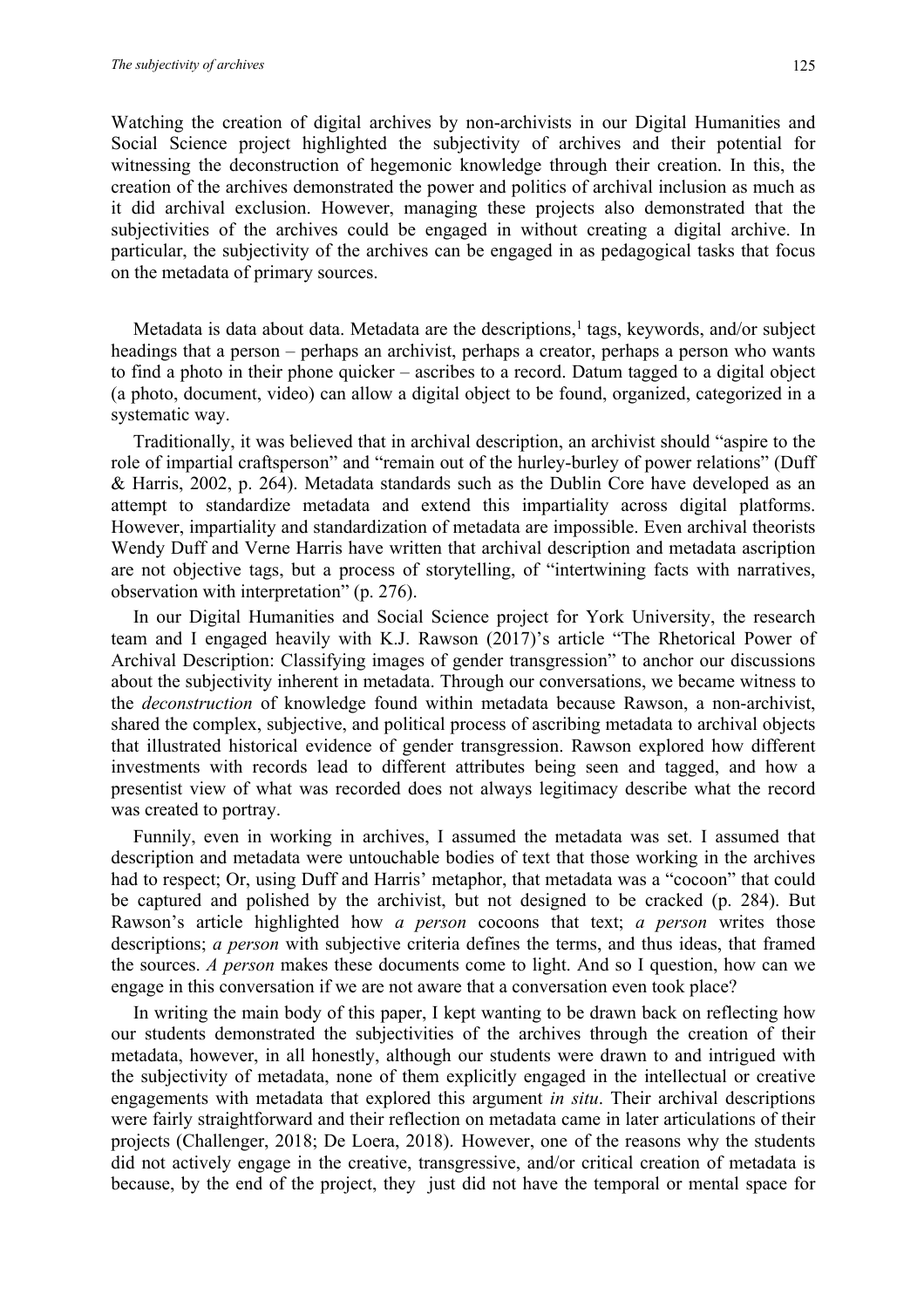engaging in this added layer of critical investment. In one term, they had created an archive and an exhibit, so developing critical metadata was beyond the scope of what the students could complete. Instead, however, in reflecting on students' completed work, I have also identified three ways to engaging with metadata that can bring the discussion of the subjectivities of the archives into the classroom: through metadata creation, metadata resistance, and arts-based activations of metadata.

The first way that students could engage in the subjectivities of the archives is for students to create metadata for an already archived source. Using any archival document, one could ask their students to assign the document a title, a description, and corresponding keywords. Student could then compare their title, description, and keywords to another student's or to the officially ascribed metadata. By looking at similarities and differences amongst the metadata, the class could engage in a discussion of the ways metadata are contingent on subjectivities of the archivist and that this then shapes how and what stories can be told.

For example, one could ask students if the description and keywords they assigned to a document would be sufficient if that wasthe only way one could search for and find that document. One could ask their students if the descption and keywords they assigned to the document honoured the past or opened up space for the future? Drawing on Rawson (2017) who demonstrates the past/futureness of metadata creation for gender and sexuality, are we ascribing metadata to archival records that demonstrates the ways in which people in the past understood themselves, or the ways that people in the future will come to understand them? What are the potentials, possibilities, and limitations of either approach?

Inviting students into this process, opening the gates of the archival description to them, allowing them to know that things like metadata are available for their intervention, is work that can invite an empowered and deconstructive way into understanding the creation of history and historical narratives. In this way, understanding and creating metadata can be a pedagogical strategy for understanding the subjectivities of archives.

Secondly, in understanding the subjectivity of metadata there are also opportunities to *resist* metadata; to leave metadata behind and explore primary, archival sources without metadata to guide this work. In thinking about and discussing metadata throughout the project, the arbitrariness of metadata came to light. The students in the project were from history, political science, geography, and anthology; the managers of the project included an archivist working in a library and a K-12 education specialist working in higher education. We all saw, used, and looked for different things in a single archived source, and all of the things we saw and the uses we envisioned were correct.

Thus, to resist metadata, encourage students to forgo official metadata and *browse*, rather than *search*, the archives. This can allow student to see, to witness, the stories outside the metadata sources had been assigned. Ask students to articulate what they found through browsing the archive, to articulate the "serendipity" of their archival research (Bishop, 2017), when they were not (as) bound to the metadata and search criteria that traditionally predetermined the routes to those sources.

I have engaged in this activity as an outreach strategy for identifying the ordinariness of people in photographic archives – an activity I have identified as a social justice method for increasing representation and visibility in the archives (Cutrara, 2018a), something that it particularly important for marginalized communities (Caswell, Migoni, Geraci, & Cifor, 2017). Remembering that records exist separate from the metadata that has been ascribed to them, outside the stories the archivists told (Duff & Harris, 2002, p. 267), can find new sources, or new ways into the sources, that can result in powerful stories being found.

The final avenue for understanding the subjectivities of archives is the potential for art – for performance, fiction, and creative nonfiction, for the explicit invitation for affect, emotion,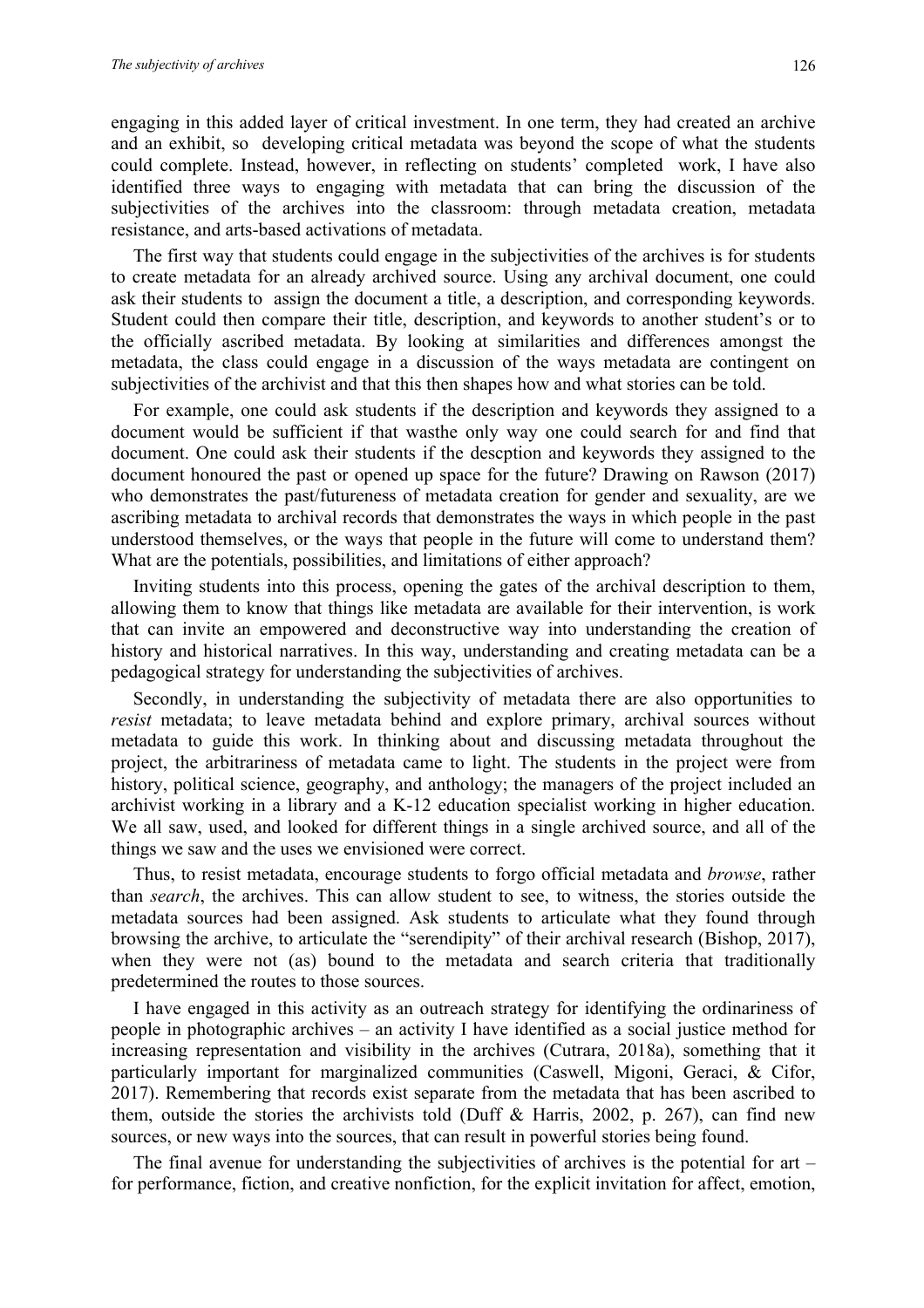narrative, and story – in how archives and archival sources are used and organized. While we had limited artistic imaginings in our project, readings from dance and performance archives inspired excitement from our students to be further embrace these possibilities. Emma Willis (2013), for example, writes of performances based on archival material from the Tuol Sleng Museum of Genocide in Cambodia, formerly Khmer Rouge prison S21, and that "the archive may be powerfully activated through performed responses which use fiction, play, voice, movement and so on." "These" she continues, "do not undermine the integrity of the archive, but *deepen* the ways in which we might engage with what it represents" (Willis, 2013, p. 111 my emphasis). This underscores Bacon (2013)'s argument that the ways forward for archival practice is the "renewed relationship with creatively and the collective [which] undoubtedly lie within the practice of performative space in art, as field that invites us to value and explore our imagination and grasp its essential role in the organizing of historical and social space" (p. 91). All histories are fictions, perhaps some less fictitious than others, but to invite imagination and affect into our study of the past opens up new layers of understanding that are unavailable with a reverence for sources that the traditional use of archives may bring (Purdy, 2011). As we discussed with digital archives, a person could be working at home clicking through multiple screens and developing a path through the records in ways the creator (of the records, of the archive, of the digital portal) would never be able to predict (Whatley, 2013, p. 174). What kind of story can those (different) records tell?

The intersection between art, possibility, subjectivity, affect, in our study of, and with, archives may better enable us work to through the voices we find in the past in ways we cannot (yet) imagine and in ways that invite readings beyond the records themselves. In this way, activating the subjectivities of the past within archived sources through performance, fiction, creative non-fiction may allow us to hear a multidimensional and subjective past better than the records alone. And perhaps this is what embracing the subjectivity of the archives can allow us to do in our teaching and learning: to hear voices that push us outside of our own subjective ways of understanding the past and to a more empathetic ear to who and what else has been possible in the past and could be possible for the future. By giving "voice to what has been systematically silenced," we open up space for the other by preparing for its coming (Crowley, 1989, p. 9).

#### **Final Thoughts**

In managing the DHSS project, I wanted the students to get to creating an exhibit as fast as possible: Quickly choose the images/documents for the archive and move on to developing an aesthetically pleasing exhibit that married raw materials with argument and story. However, in the project, it was the archive itself that took time. It was the archive itself that challenged and pushed. It was the archive itself that acted, and will continue to act, as a sponge for the subjectivities of those who created it, the reasons why it was created, and ways it will be used. Archives can highlight the archaeology of knowledge (Foucault, 1972), but also the *architecture* of knowledge: the ways words and ideas build meaning into records of the past. Archives can help witness the deconstruction of knowledge and the (re)construction of justice: the ways words and ideas obfuscate Otherness and the ways we can reveal the coming of the Other by being open to how and in what ways we come to know (Biesta, 2009; Derrida, 1978). This is not something to be feared, but to be embraced. To be embraced as a teaching practice, a learning practice, and a practice for research. It is in this embracing of deconstruction in teaching and learning history, that subjectivity of the past, of history, of the archive can emerge, and it is by embracing the subjectivities of archives that primary sources can invite us to teach and learn new ways through the past.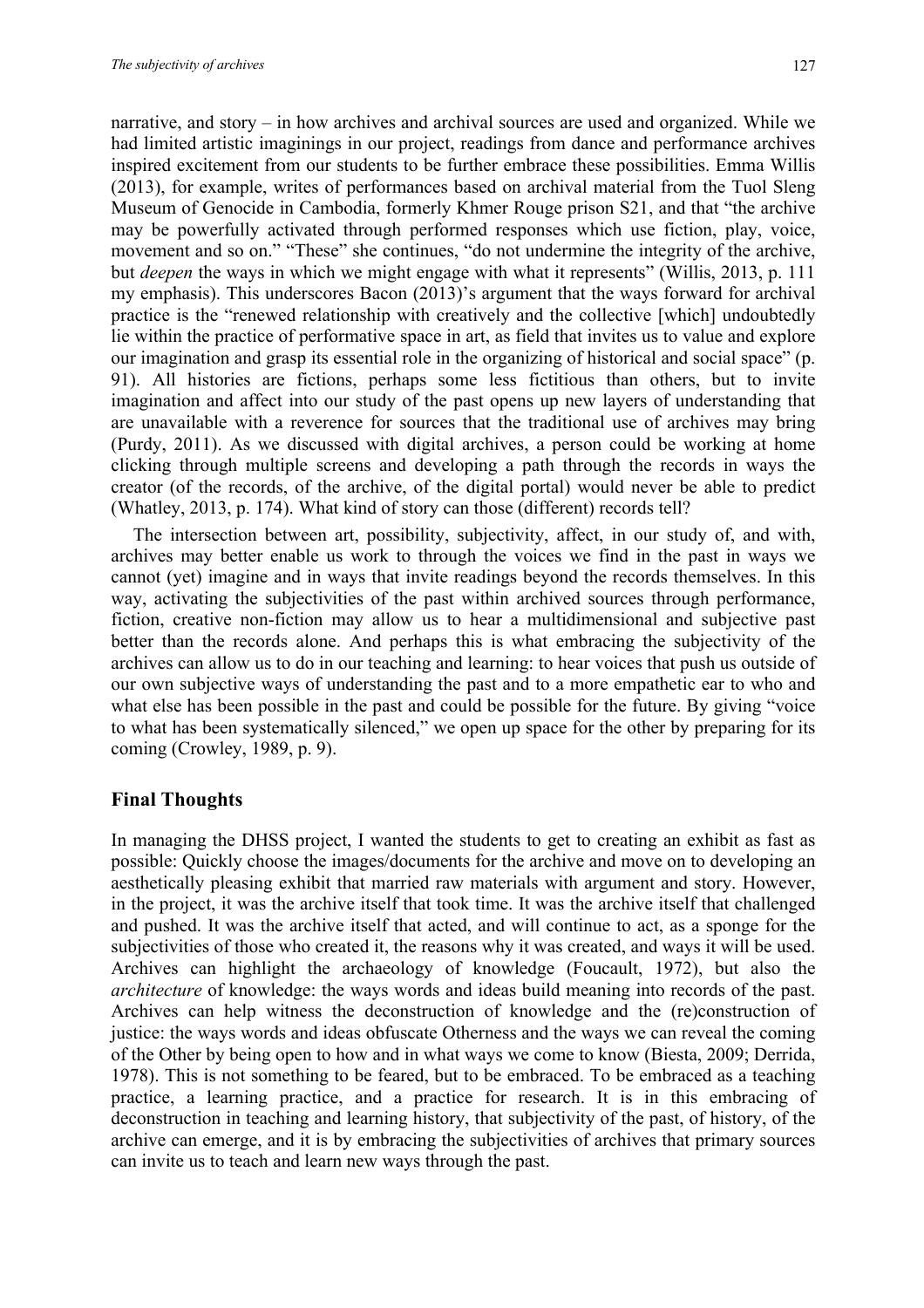### **References**

- Anderson, M. (2015). The Case Against 'Critical Thinking Skills': In pursuit of a humanizing pedagogy. Philosophical Studies in Education, 46, 83-89.
- Bacon, J. L. (2013). Unstable Archives: Languages and myths of the visible. In G. Borggeen & R. Gade (Eds.), Performing Archives/Archives of Performance (pp. 73-91). University of Copenhagen: Museum Tusculanum Press.
- Barton, K. C. (2001a). A Sociocultural Perspective on Children's Understanding of Historical Change: Comparative findings from Northern Ireland and the United States. American Educational Research Journal, 38(4), 881-913.
- Barton, K. C. (2001b). "You'd be wanting to know about the past": Social contexts of children's historical understanding in Northern Ireland and the USA. Comparative Education, 37(1), 89-106.
- Barton, K. C. (2005). Primary Sources in History: Breaking through the myths. Phi Delta Kappan, 86(10), 745-753.
- Barton, K. C., & Marks, M. J. (2000). "I need to shut up and let them talk, ore': Beginning teachers reflect on children's understanding of social studies.
- Biesta, G. (2009). Witnessing Deconstruction in Education: Why quasi-transcendentalism matters. Journal of Philosophy of Education, 43(3), 391-404.
- Bishop, C. (2017). The Serendipity of Connectivity: piecing together women's lives in the digital archive. Women's History Review, 26(5), 766-780.
- Britt, M. A., Perrfetti, C. A., Van Dyke, J. A., & Gabrys, G. (2000). The Sourcer's Apprentice: A tool for document-supported history instruction. In P. N. Stearns, P. Seixas, & S. Wineburg (Eds.), Knowing, Teaching, and Learning History: National and international perspectives. (pp. 437-470). New York New York University Press.
- Brown, R. H., & Davis-Brown, B. (1998). The making of memory: the politics of archives, libraries and museums in the construction of national consciousness. History of the Human Sciences, 11(4), 17-32.
- Caswell, M., Migoni, A. A., Geraci, N., & Cifor, M. (2017). 'To be able to imagine otherwise': Community archives and the importance of representation. Archives and Records, 38(1), 5-26. doi:https://doi.org/10.1080/23257962.2016.1260445
- Challenger, D. (2018). "Metadata for thought": Reflections on creating digital projects for a non-DH history course. Doing Digital Humanities and Social Sciences in your Classroom. Retrieved from https://pressbooks.library.yorku.ca/dhssinstructorsguide/chapter/metadatafor-thought-dchallenger/
- Chambers, I. (1997). Migrancy, Culture, Identity. In K. Jenkins (Ed.), The Postmodern History Reader (pp. 77-81). Great Britian: Routledge.
- Cutrara, S. (2010). To Placate or Provoke? A critical review of the disciplines approach to history curriculum. Journal of the Canadian Association for Curriculum Studies, 7(2), 86- 109.
- Cutrara, S. (Presentor). (2016, June 1, 2016). Using Primary Sources as a Form of Social Justice. Canada's History Visual History Webinar Series. Retrieved from https://www.youtube.com/watch?v=Tai9KMaRLsE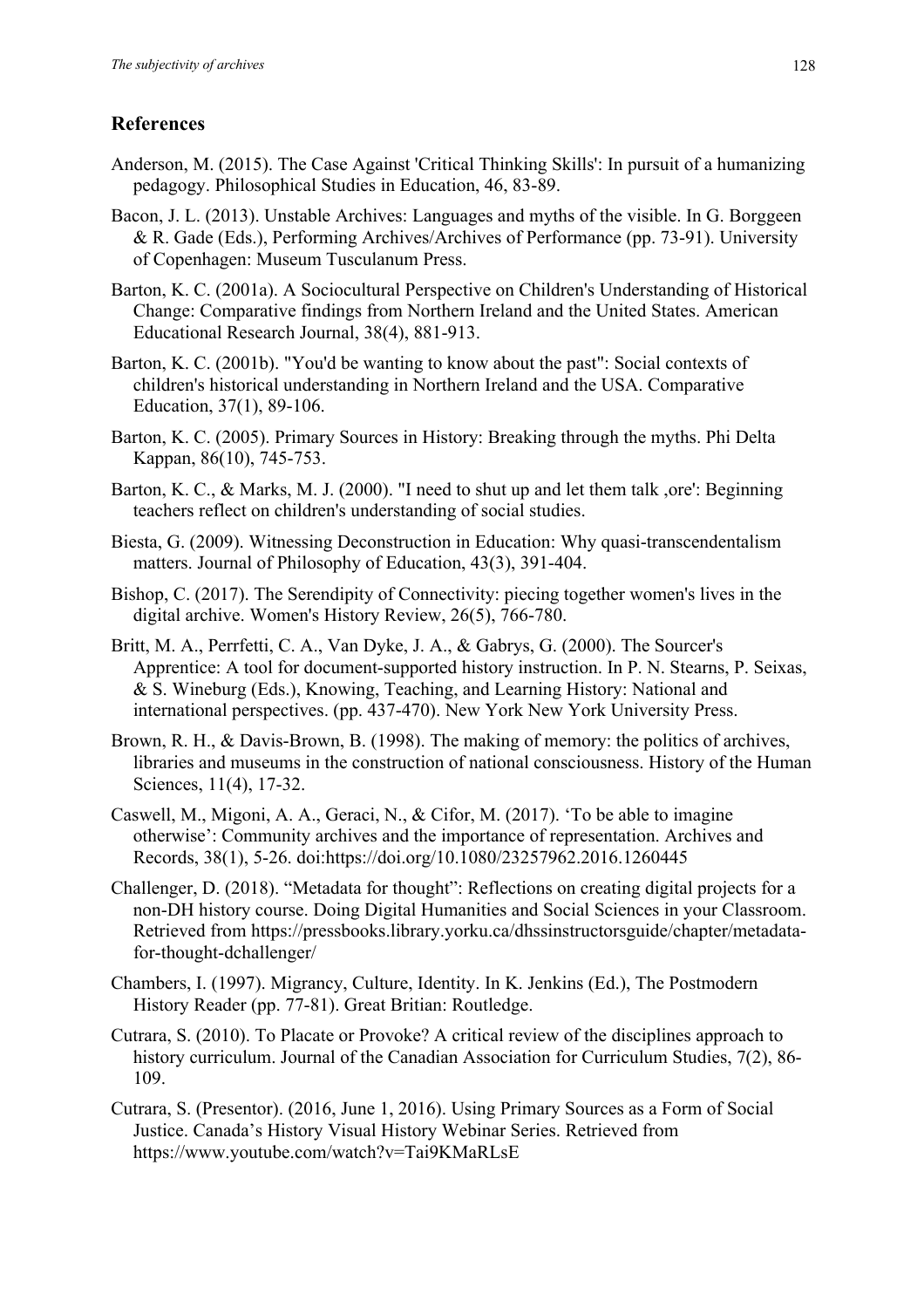- Cutrara, S. (2018a). Doing Digital Humanities and Social Sciences in Your Classroom. Retrieved from https://pressbooks.library.yorku.ca/dhssinstructorsguide/
- Cutrara, S. (2018b). Our Project. Doing Digital Humanities and Social Sciences in Your Classroom. Retrieved from https://pressbooks.library.yorku.ca/dhssinstructorsguide/chapter/our-project/
- Cutrara, S. (2018c). The Settler Grammar of Canadian History Curriculum: Why Historical Thinking is unable to respond to the TRC's Calls to Action. Canadian Journal of Education/Revue canadienne de l'éducation, 41(1), 250-275.
- Cutrara, S. (forthcoming). Imagining a New 'We': Meaningful learning in Canadian history education. Vancouver: UBC Press.
- Darling, L. F. (2008). Using Artifacts to Foster Historical Inquiry. In R. Case & P. Clark (Eds.), The Anthology of Social Studies (Vol. Volume 1: Issues and Strategies for Elementary Teachers, pp. 283-289). Vancouver: Pacific Educational Press.
- De Loera, W. A. M. (2018). The Process of Making a Digital Archive. The Making of a Digital Archive, by a Non-Archivist. Retrieved from https://scalar.library.yorku.ca/themaking-of-a-digital-archive/the-process-of-making-a-digital-archive
- Dei, G. J. S. (1997). Reconstructing 'Dropout': A critical ethnography of the dynamics of Black students' disengagement from school. Toronto: University of Toronto Press.
- Derrida, J. (1978). Writing and Difference (A. Bass, Trans.). Chicago: University of Chicago Press.
- Douglas, J. (2018). A Call to Rethink Archival Creation: Exploring types of creation in personal archives. Archival Science, 18(1), 29-49. doi:10.1007/s10502-018-9285-8
- Duff, W. M., & Harris, V. (2002). Stories and Names: Archival description as narrating records and constructing meanings. Archival Science, 2(3-4), 263-285. doi:https://doi.org/10.1007/BF02435625
- Epstein, T. (2010). Interpreting National History: Race, identity, and pedagogy in classrooms and communities: Routledge.
- Foucault, M. (1972). The archaeology of knowledge, trans. AM Sheridan Smith. London: Tavistock.
- Foucault, M. (1980). Nietzsche, Genealogy, History (D. F. Bouchard & S. Simon, Trans.). In D. F. Bouchard (Ed.), Language, Counter-Memory, Practice: Selected essays and interviews (pp. 139-164). New York: Cornell University Press.
- Friedman, A. M. (2006). World History Teachers' Use of Digital Primary Sources: The effect of training. Theory & Research in Social Education, 34(1), 124-141.
- Jenkins, K. (Ed.) (1997). The Postmodern History Reader. Great Britain: Routledge.
- Kaye, H. J. (1991). The Powers of the Past: Reflections on the crisis and the promise of history. Minneapolis: University of Minnesota Press.
- Lee, P. (1991). Historical Knowledge and the National Curriculum. In R. Aldrich (Ed.), History in the National Curriculum (pp. 35-65). Great Britain: Institute of Education.
- Lerner, G. (1975). Placing Women in History: Definitions and Challenges. Feminist Studies, 3(1/2), 5-14.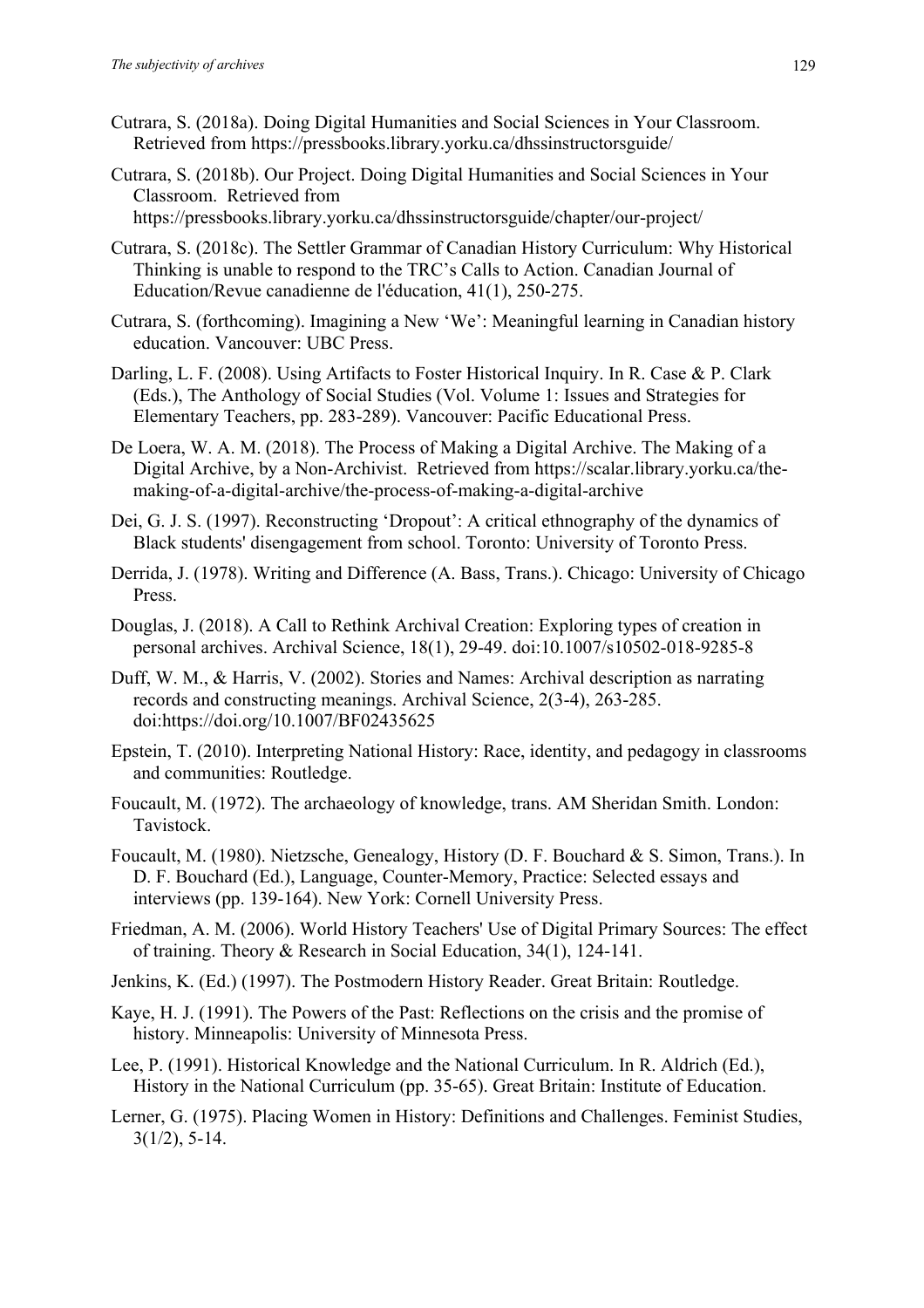- Masur, L. P. (1998). 'Pictures have now become a necessity': The use of images in American history textbook. The Journal of American History, 1409-1424.
- Moss, M. (2010). Toward the Visualization of History: The past as image. Lanham: Lexington Books.
- Nathan, M. J., & Petrosino, A. (2003). Expert Blind Spot Among Preservice Teachers. American Educational Research Journal, 40(4), 905-928. doi:10.3102/00028312040004905
- Patterson, N. C., Lucas, A. G., & Kithinji, M. (2012). Higher Order Thinking in Social Studies: An analysis of primary source document use. Social Studies Research & Practice (Board of Trustees of the University of Alabama), 7(3).
- Pitt, A., & Britzman, D. (2003). Speculations on Qualities of Difficult Knowledge in Teaching and Learning: An experiment in psychoanalytic research. Qualitative Studies in Education, 16(6), 755-776.
- Poyntz, S. (2008). Images of the Past: Using film to teach history. In R. Case & P. Clark (Eds.), The Anthology of Social Studies (Vol. Volume 2: Issues and Strategies for Secondary Teachers, pp. 336-347). Vancouver: Pacific Educational Press.
- Purdy, J. P. (2011). Three Gifts of Digital Archives. Journal of Literacy and Technology, 12(3), 24-49.
- Rawson, K. J. (2017). The Rhetorical Power of Archival Description: Classifying images of gender transgression. Rhetoric Society Quarterly, 1-25. doi:https://doi.org/10.1080/02773945.2017.1347951
- Sandwell, R. (2004). 'Who Killed William Robinson?': Exploring a nineteenth-century murder on-line. Social Education, 68(3), 210-214.
- Sandwell, R. (2008). Using Primary Documents in Social Studies and History. In R. Case & P. Clark (Eds.), The Anthology of Social Studies (Vol. Volume 2: Issues and Strategies for Secondary Teachers, pp. 295-307). Vancouver: Pacific Educational Press.
- Scott, J. W. (2001). Fantasy Echo: History and the construction of identity. Critical Inquiry, 27(2).
- Segall, A. (2008). Teaching a 'Critical' History. In R. Case & P. Clark (Eds.), The Anthology of Social Studies (Vol. Volume 2: Issues and Strategies for Secondary Teachers, pp. 119- 128). Vancouver: Pacific Educational Press.
- Seixas, P. (1993). Historical Understanding among Adolescents in a Multicultural Setting. Curriculum Inquiry, 23(3), 301-327.
- Seixas, P. (1994). Students' Understanding of Historical Significance. Theory and Research in Social Education, XXII(3), 281-304.
- Seixas, P. (1997). Mapping the Terrain of Historical Significance. Social Education, 61(1), 22-.
- Seixas, P. (1999). Beyond 'Content' and 'Pedagogy': In search of a way to talk about history education. Journal of Curriculum Studies, 31(3), 317-337. doi:10.1080/002202799183151
- Seixas, P. (2002). The Purposes of Teaching Canadian History. Canadian Social Studies, 36(2), 1-7.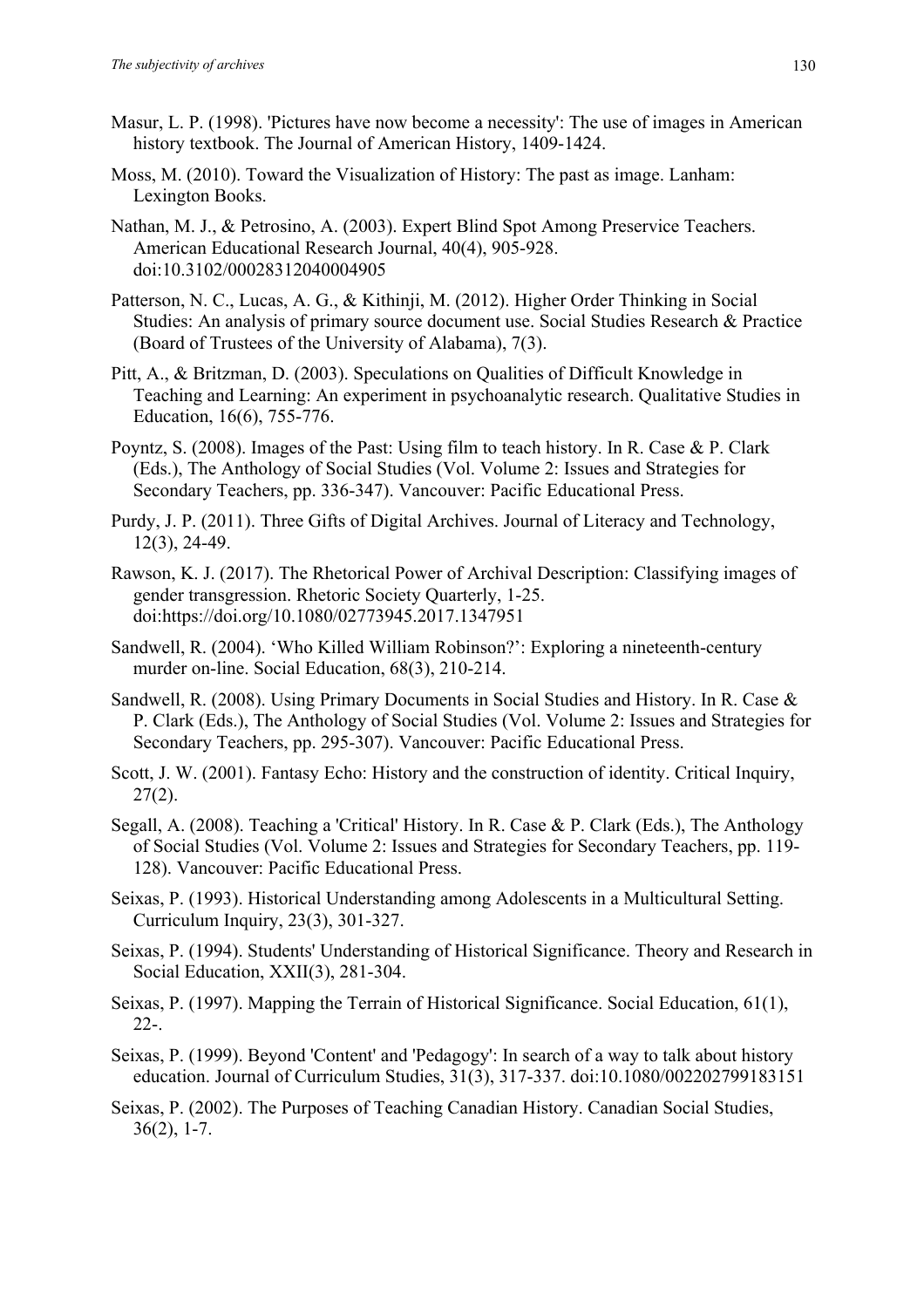- Seixas, P. (2006). What is Historical Consciousness? In R. Sandwell (Ed.), To the Past: History education, public memory, and citizenship in Canada (pp. 11-22). Toronto: University of Toronto Press.
- Seixas, P. (2012). Indigenous Historical Consciousness: An oxymoron or a dialogue? In M. Carretero, M. Asensio, & M. Rodríguez-Moneo (Eds.), History Education and the Construction of National Identites (pp. 125-138). Charlotte, NC: Information Age Publishing.
- Seixas, P. (2017, May 10). [2017 Historical Thinking Summer Institute Registration Reminder and update].
- Simon, R. I. (2014). A pedagogy of witnessing: Curatorial practice and the pursuit of social justice: Suny Press.
- Trouillot, M.-R. (1995). Silencing the past: Power and the production of history: Beacon Press.
- Tuhiwai Smith, L. (2008). Decoloninzing Methodologies: Research and indigenous peoples. London: Zed Books.
- Waters, T. (2005). Why Students Think There are Two Kinds of American History. The History Teacher, 39(1), 1-7.
- Whatley, S. (2013). Dance Encounters Online: Digital archives and performance. In G. Borggeen & R. Gade (Eds.), Performing Archives/Archives of Performance (pp. 163-180). University of Copenhagen: Museum Tusculanum Press.
- Willis, E. (2013). 'All This is Left': Performing and reperforming archives of Khmer Rouge violence. In G. Borggeen & R. Gade (Eds.), Performing Archives/Archives of Performance (pp. 108-130). University of Copenhagen: Museum Tusculanum Press.
- Woestman, K. A., & Ragland, R. G. (2010). Lost in Translation: The use of primary sources in teaching history The Teaching American History Project (pp. 80-96): Routledge.

#### **Endnotes**

#### **Acknowledgements**

<sup>1</sup> Traditionally archivists write archival *descriptions* of archival records, but with the growth of digital records the discourse of *metadata* is often conflated with description, especially for a non-archivist audience. In this paper, especially because we were working in a digital space, I blend the concept of archival description with that of metadata to acknowledge that this work does blur the tradition of archival description and the new work of metadata.

The author would like to acknowledge that this work was created on land that is the traditional territory of the Haudenosaunee, the Métis, and most recently, the territory of the Mississaugas of the Credit River. The territory was the subject of the Dish With One Spoon Wampum Belt Covenant, an agreement between the Iroquois Confederacy and the Ojibwe and allied nations to peaceably share and care for the resources around the Great Lakes. This territory is also covered by the Upper Canada Treaties. Today, the meeting place of Toronto (from the Haudenosaunee word Tkaronto) is still the home to many Indigenous people from across Turtle Island and the author is grateful to have the opportunity to write, study, teach, and learn in the community, on this territory.